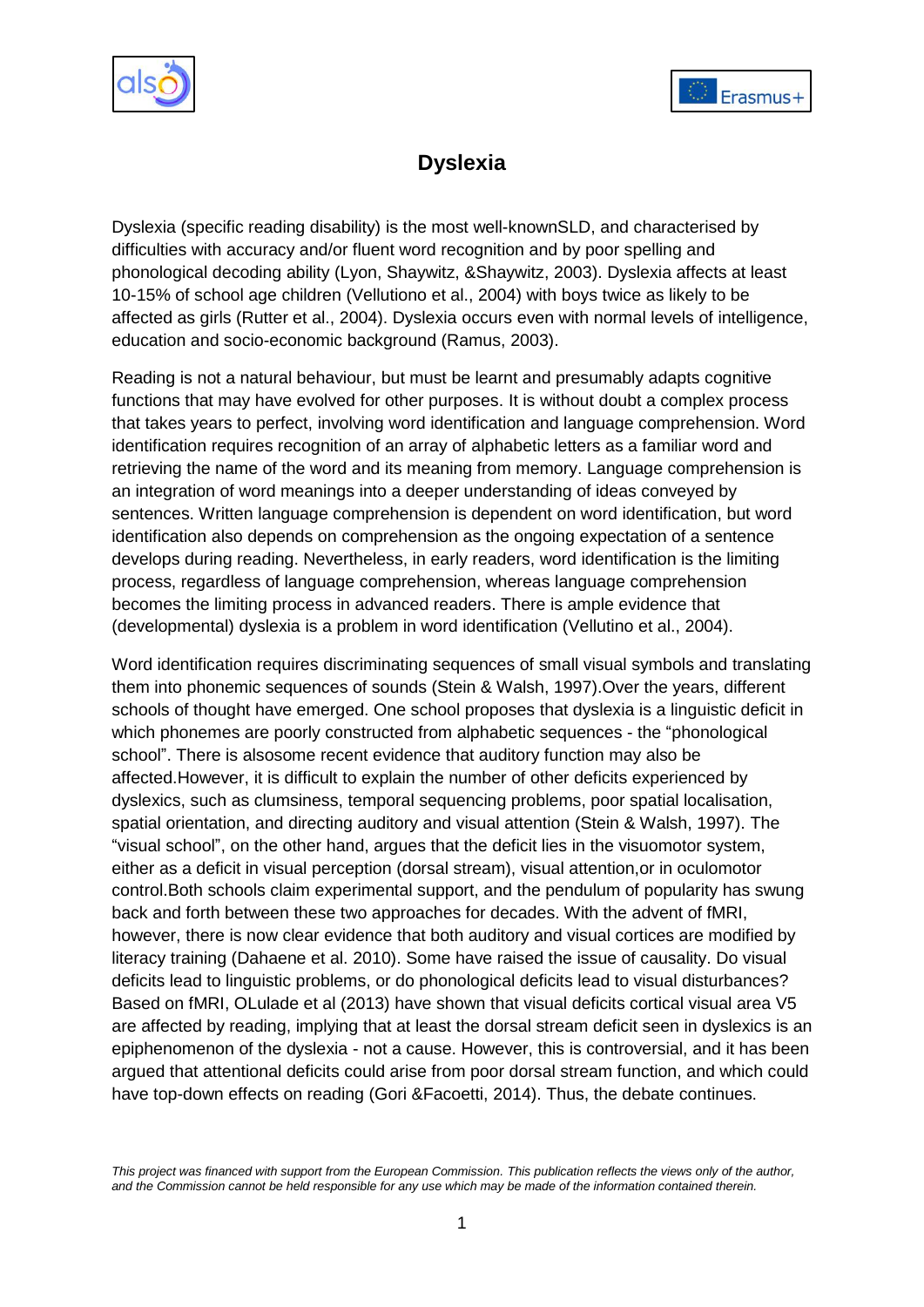



# **Phonological Approach**

Poor phonological processing is a core feature of dyslexia and is consistently related to poor reading (Vidyasagar&Pammer, 2009). Some studies show that up to 100% of sampled (dyslexic) participants (n=16) can be affected by phonological deficits (Ramus et al., 2003). Phonological theories argue that dyslexia is a direct result of cognitive deficits in the processing and representation of those speech sounds (for a review, see Beaton, 2004). However, some cases of dyslexia are not characterised by phonological deficits, but instead by failures in processing irregular words (Castles &Coltheart, 1993).

#### **Interventions**

The best documented methods for teaching a student with phonological dyslexia are largely based on principles of the Orton-Gillingham approach to reading that was developed in the 1930's by Samuel Torrey Orton and Anna Gillingham.

Their approach includes the following six elements:

- 1. Personalized: Teaching begins with recognizing the differing needs of learners.
- 2. Multisensory: Involve regular interaction between the teacher and the student and the simultaneous use of multiple senses including auditory, visual, and kinesthetic (touch). For example, a dyslexic learner is taught to see the letter A, say its name and sound and write it in the air – all at the same time. The use of multisensory input is thought to enhance memory storage and retrieval.
- 3. Structured, Systematic, Sequential, and Cumulative: Language elements and rules are introduced in a linguistically logical, understandable order. Students go back to the very beginning of their language learning, to lay a proper foundation.
- 4. Beginning by reading and writing sounds in isolation (phonemes), then blending sounds into syllables and words. Elements of language—consonants, vowels, digraph blends, and diphthongs are introduced in an orderly fashion. Only later, learners proceed to advanced structural elements such as syllable types, roots, prefixes and suffixes.
- 5. Cognitive: Students study the many generalizations and rules that govern the structure of language.
- 6. Flexible: Instructors ensure the learner is not simply recognising a pattern and applying it without understanding. When confusion of a previously taught rule is discovered, it is re-taught from the beginning.
- 7. Personal and Direct: Building a close teacher-student relationship with continuous feedback and positive reinforcement leading to success and self confidence.

# *Programs that work (from [http://www.dyslexia-reading-well.com/dyslexia](http://www.dyslexia-reading-well.com/dyslexia-treatment.html)[treatment.html\)](http://www.dyslexia-reading-well.com/dyslexia-treatment.html):*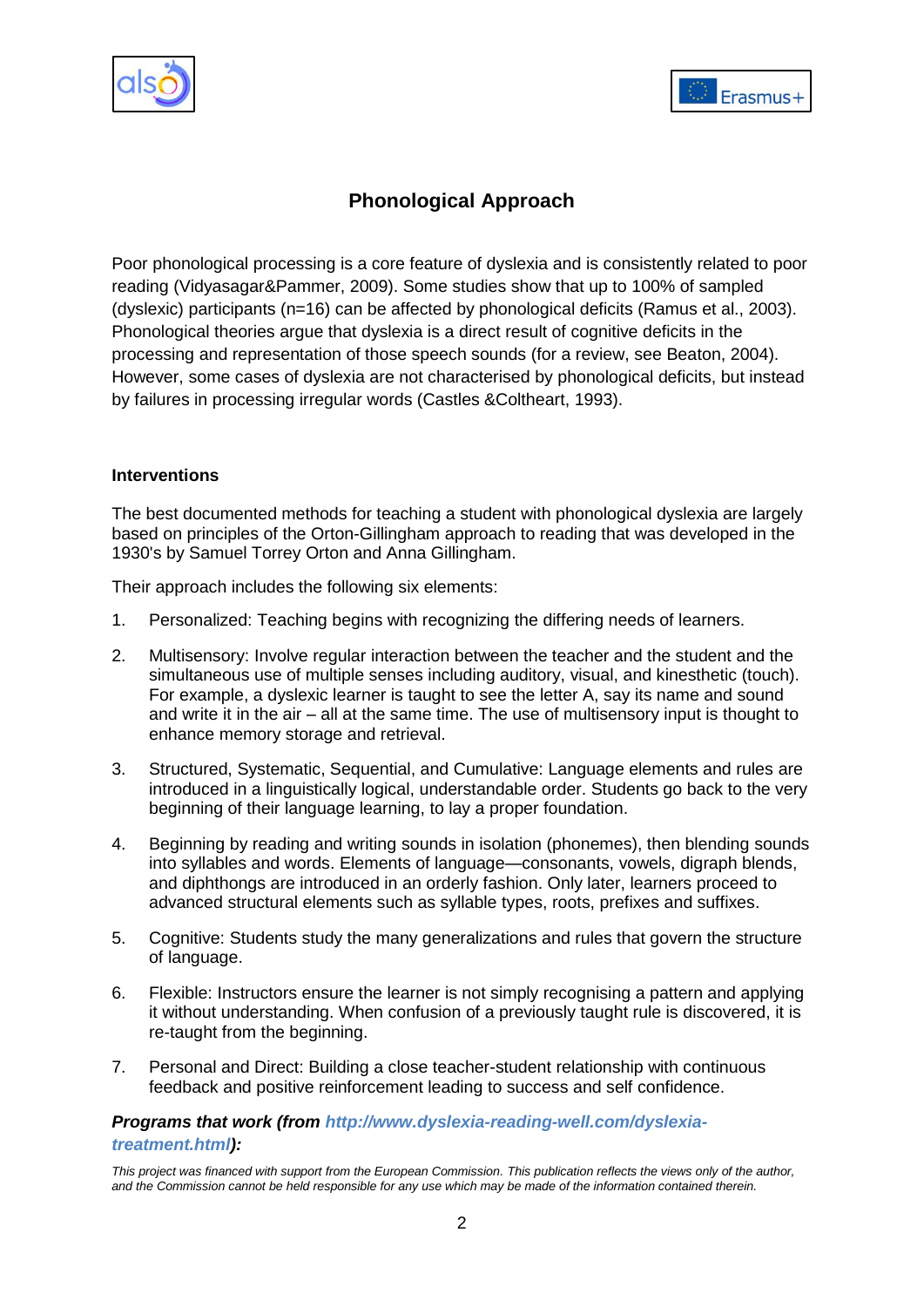



- described in Sally Shaywitz's book "Overcoming dyslexia"
- the Orton Gillingham approach (described here: [http://www.dyslexia-reading](http://www.dyslexia-reading-well.com/orton-gillingham.html)[well.com/orton-gillingham.html\)](http://www.dyslexia-reading-well.com/orton-gillingham.html)
- theLindamood Bell method (described here: [http://www.dyslexia-reading](http://www.dyslexia-reading-well.com/lindamood-bell.html)[well.com/lindamood-bell.html\)](http://www.dyslexia-reading-well.com/lindamood-bell.html); it can be said that it incorporates the OG method, plus something more; they have a focus on the articulation and perception of sounds.

# **Auditory Aspects**

Over the years, developmental dyslexia has been associated with various deficits, including poorer phonological awareness, speech in noise perception, working memory and attention. More recent work shows some specific temporal processing deficits which can be used as a basis for early screening and pre-literacy interventions. Firstly, those with poorer reading skills show greater variability in the auditory brainstem responses (ABRs) than normal readers (see figure 1) [\(Hornickel & Kraus, 2013\)](#page-12-0). Variability in ABRs specifically in response to speech sounds, longer latency responses, and higher degradation in the presence of noise [\(Hornickel et al., 2011\)](#page-12-1) are all factors which would make it harder for the developing brain to form stable representations of the sounds of their native language. These temporal deficits at the time scale of 10's of milliseconds, are interestingly not evident in normal hearing tests of peripheral processing or in ABRs to click trains. Secondly, phonological awareness correlates strongly with temporal processing at the time scale of the syllable (~2Hz); a) the ability to entrain to an external temporal signal (beat) is predictive of phonological awareness (figure 2) [\(Woodruff Carr et al., 2014\)](#page-14-0), rhythmic production (remembering and reproducing short rhythmic patterns, ~8 notes) predicts phonological abilities [\(Flaugnacco et al., 2014\)](#page-11-0), and deficits in neural encoding of the speech envelope is strongly linked to developmental dyslexia [\(Goswami et al., 2011\)](#page-11-1). While early musical experience has often been suggested as an intervention, e.g. Patel[\(Patel, 2011\)](#page-13-0), the lack of randomised trials and idiosyncratic training means that conclusive evidence for its efficacy is still lacking [\(Cogo-Moreira et al., 2012\)](#page-10-0). Nevertheless, in its promotion of sensorimotor integration, engagement with the emotional and reward systems, and use of regular patterns which encourage development of predictive representations, musical training may have beneficial effects. However, these benefits may only be realised within a social context (e.g. improvements in beat synchronisation abilities of 2-3 year olds were only achieved within a social/imitative context [\(Kirschner & Tomasello, 2009\)](#page-12-2)).

*This project was financed with support from the European Commission. This publication reflects the views only of the author, and the Commission cannot be held responsible for any use which may be made of the information contained therein.*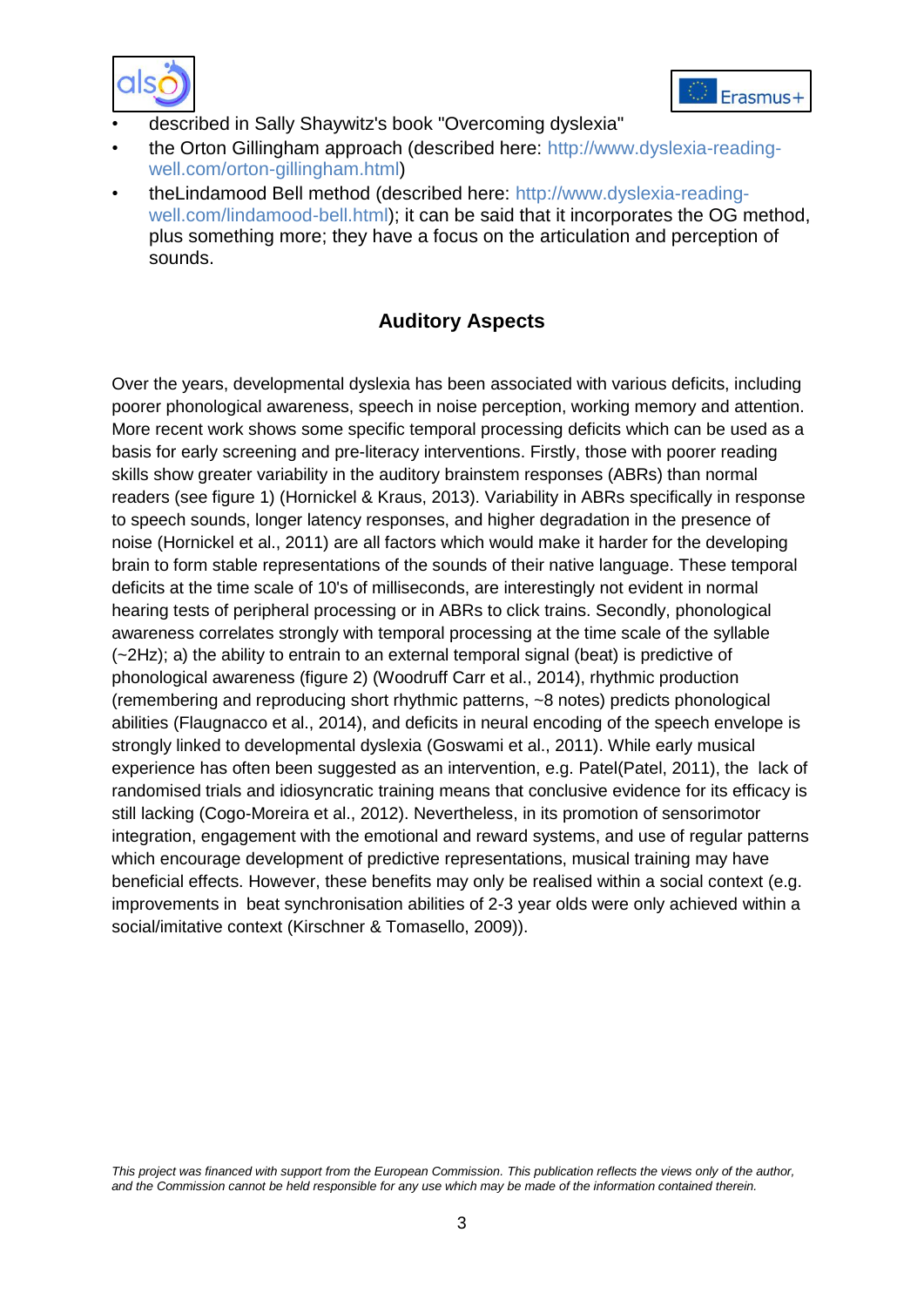

Figure 1. Auditory brainstem responses are more vairable in poor readers than in good readers (from[\(Hornickel & Kraus, 2013\)](#page-12-0)).



Figure 2. synchronisation to an external beat (tapping) is associated with phonological awareness, from[\(Woodruff Carr et al., 2014\)](#page-14-0)

It is possible that neither school is incorrect. Interaction among sub-networks is typical of biological development, and causality is elusive (Harris, 2011). From the ALS perspective it would not be prudent to back the wrong 'horse', and we propose that both phonological and

*This project was financed with support from the European Commission. This publication reflects the views only of the author, and the Commission cannot be held responsible for any use which may be made of the information contained therein.*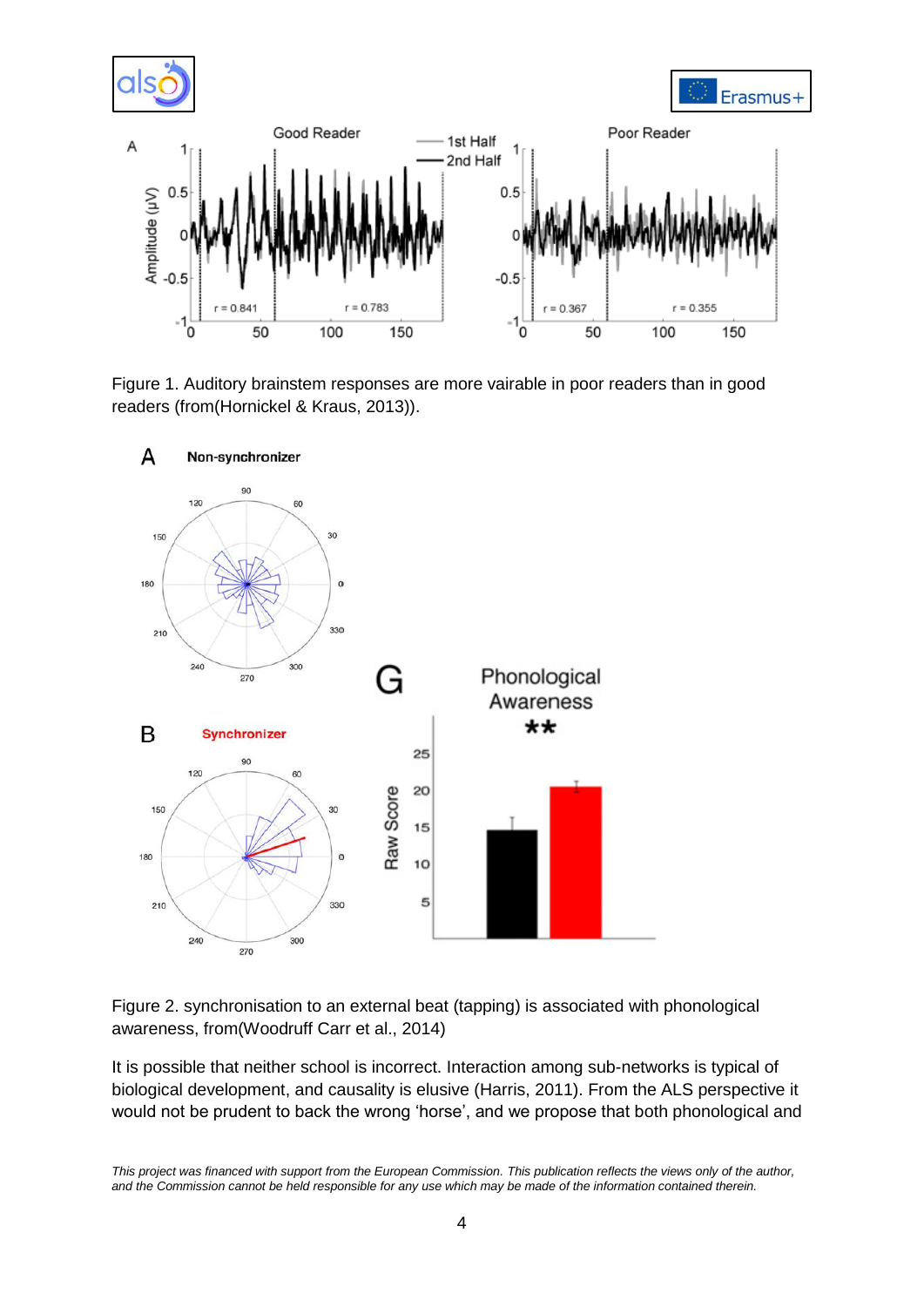



visual attention interventions should be adopted. However, we recognise that visual manipulations are probably more easily implemented than phonological ones.

# **Visuo-Spatial Function**

Learning to read is a perceptually taxing task requiring fine auditory, visual and motor skill. Vidyasagar and Pammer (2009) argue that one of the most relevant neurocognitive functions employed during reading are the same top-down visual-spatial attentional mechanisms used for visual search. The visual system consists of two parallel processing streams specialised to perform particular tasks. The dorsal stream is associated with spatial localisation and visually guided action, and the ventral stream is associated with object and form recognition (for a review, see Grill-Spector &Malach, 2004). To read, the dorsal stream employs an attention spotlight which guides visual attention to extract the spatial sequences of letters in words. A gating function in the dorsal stream parses whole and parts of words which are input to ventral visual pathway for detailed processing. A deficit in the dorsal stream may result in poorer allocation of spatial attention and thus reading deficits, both of which are characteristic of dyslexia (Vidyasagar&Pammer, 2009; Schneps, Thomson, Chen, Sonnert, &Pomplun, 2013a; Schneps et al., 2013b).

# *Evidence for visual spatial attention deficits - visual search*

Vidyasagar andPammer (2009) argue that dorsal stream deficits in dyslexia should be made apparent using visual search paradigms. They argue that serial visual search requires the dorsal stream to select information in visual scenes for detailed ventral processing, as with reading. In visual search tasks, participants are required to detect a target item amongst a number of distractor items. When time to detect a target is not dependent on the number of distracters, the task is a parallel search task. If time to detect a target is dependent on distracter items then the task is a serial search task. In conjunction search tasks, targets differ from distractor items across two or more dimensions (e.g., orientation and colour) and are serial as time taken to find targets increases linearly with number of distractors. Serial search tasks are thought to tap parietal lobe functioning due to the requirement for shifting attention across space (Jones, Branigan, & Kelly, 2007).

Vidyasagar and Pammer (1999) explored serial visual search using conjunction search tasks in reading impaired and age matched normal reading children. The authors report that dyslexic children show impaired performance compared with normal readers when number of distracter items was large. Similar findings are reported by Sireteanu et al. (2008) who found that dyslexic children were impaired on conjunction search tasks, where dyslexic children were faster but less accurate in detecting letter-like stimuli amongst distractors, but slower and less accurate when detecting non-letter-like distractors. However, the search deficits in dyslexic children reported were less apparent in groups of older children (between ages 8-13 years old).Associations between poor visual search in a letter cancellation task and poor reading performance have also been reported by Casco, Tressoldi, and Dellantonio (1998). Another study reports that high performing adult dyslexic

*This project was financed with support from the European Commission. This publication reflects the views only of the author, and the Commission cannot be held responsible for any use which may be made of the information contained therein.*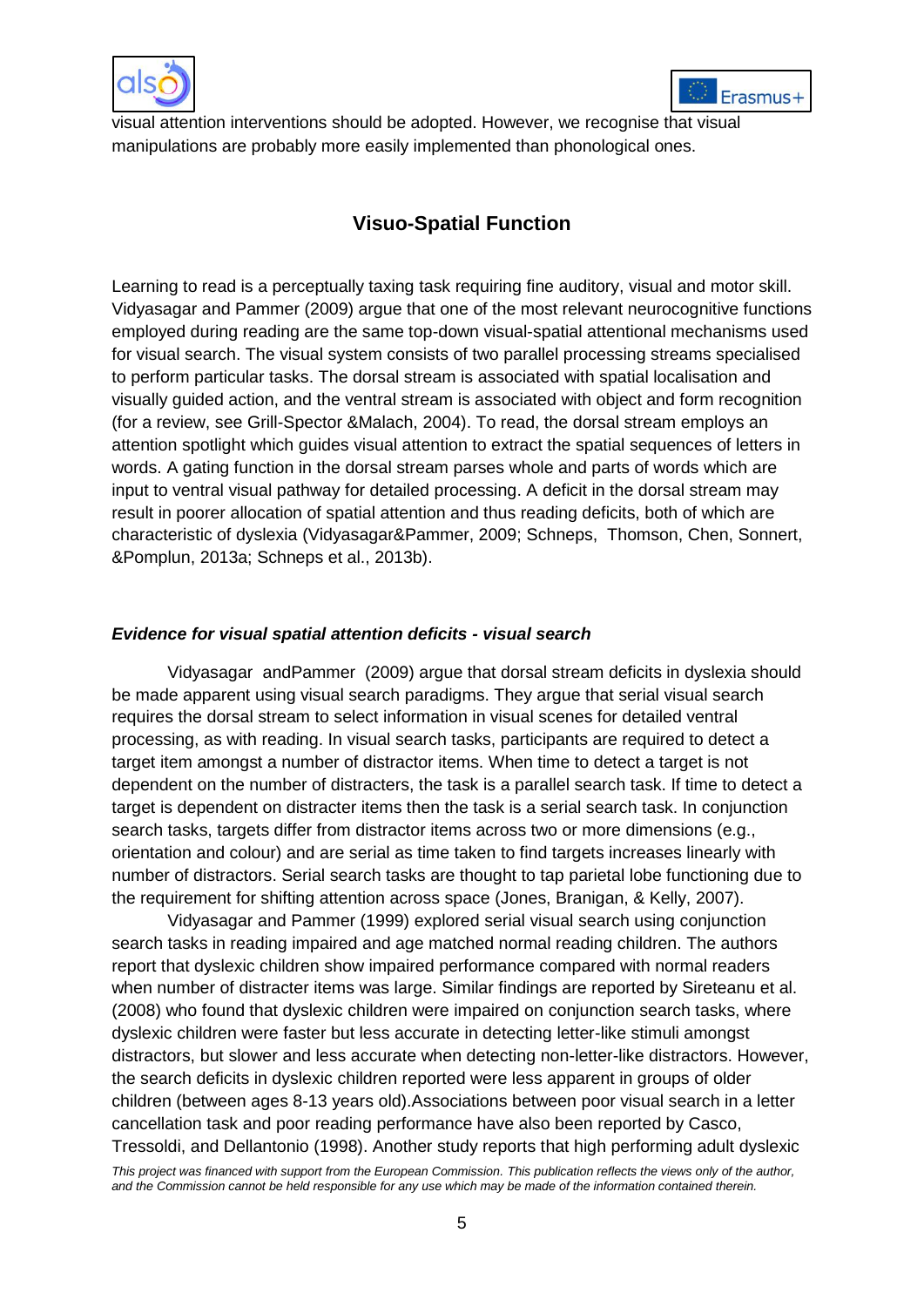



readers show poorer performance on a visual search task than normal readers, but also that visual search performance was negatively correlated with phonological decoding tasks of non-word reading (*r* = -.416, *p*< .01) as well as rapid automized naming (*r* = -.275, *p*< .05). Further, regression analysis showed that visual search performance predicts non-word reading (Jones et al., 2007).

These studies provide more direct evidence that visual-spatial attention is related to reading ability, and that deficit in this ability are associated with poorer reading skills observed in dyslexia.We now explore how paradigms have been used to understand differences in the distribution of visual spatial attention between dyslexic and normal readers

# *Evidence for diffused and asymmetric visual-spatial attention in dyslexia*

Evidence suggests that people with dyslexia have a broader visual attention gradient, showing poorer inhibition of information from the periphery (Facoetti, Paganoni, &Lorusso, 2000; Facoetti et al., 2006; Geiger et al., 2008; Geiger &Lettvin, 1987; Geiger, Lettvin, &Fahle, 1994; Geiger, Lettvin, &Zegarra-Moran, 1992; Lorusso et al., 2004; Lorusso, Facoetti, Toraldo, &Molteni, 2005;Schneps, Rose, & Fischer, 2007). The peripheral bias in dyslexia was demonstrated by Geiger and colleagues in studies of lateral masking, the inhibition of background and flanking stimuli which enhances foveal information. It is argued that reading problems in dyslexia may result from a mislearned use of lateral masking (Geiger &Lettvin, 2000). To study this hypothesis, Geiger and Lettvin (1987) developed a visual perception task called the Form-Resolving Field (FRF), which measures accuracy of letter recognition across a horizontal axis.

Geiger and Lettvin (1987) used a tachistoscope to briefly present adult dyslexic and normal readers with pairs of letters simultaneously to a central fixation point and to eccentricities of 2.5°, 5°, 7.5°, 10° and 12.5° of the right visual field. Successful performance in this task requires accurate identification of both letters and the FRF is found by plotting correct recognition rates at various eccentricities. The study found that ordinary readers show the greatest accuracy in letter recognition when letter pairs were presented within a more central visual angle < 5° with a sharp drop in accuracy as eccentricity increases. However, the surprising finding was the FRF of dyslexic groups differed from normal readers, as they displayed stable recognition rates up to peripheral eccentricities of 10° before dropping at 12.5°. So, the FRF in normal readers is narrow, and in dyslexia the FRF is wider as demonstrated by greaterperipheral accuracy. Similar findings were reported elsewhere (Geiger et al., 2008; Lorusso et al., 2004; Lorusso et al., 2005; Perry, Dember, Warm, & Sacks, 1989) but not all report performance differences between dyslexic and non-dyslexic readers (Bjaalid, Hoien, & Lundberg, 1993; Goolkasian& King, 1990; Klein, Berry, Briand, D'Entremont, & Farmer, 1990).

The work by Geiger and colleagues argues that lateral masking (or lack of) is a learned perceptual strategy in reading. The concept of crowding is relevant here as it refers to how we process information in peripheral vision. Crowding is the difficulty recognising letters surrounded by other letters in the periphery characterised by excessive feature integration and inappropriate inclusion of surrounding features during target (e.g., word)

*This project was financed with support from the European Commission. This publication reflects the views only of the author, and the Commission cannot be held responsible for any use which may be made of the information contained therein.*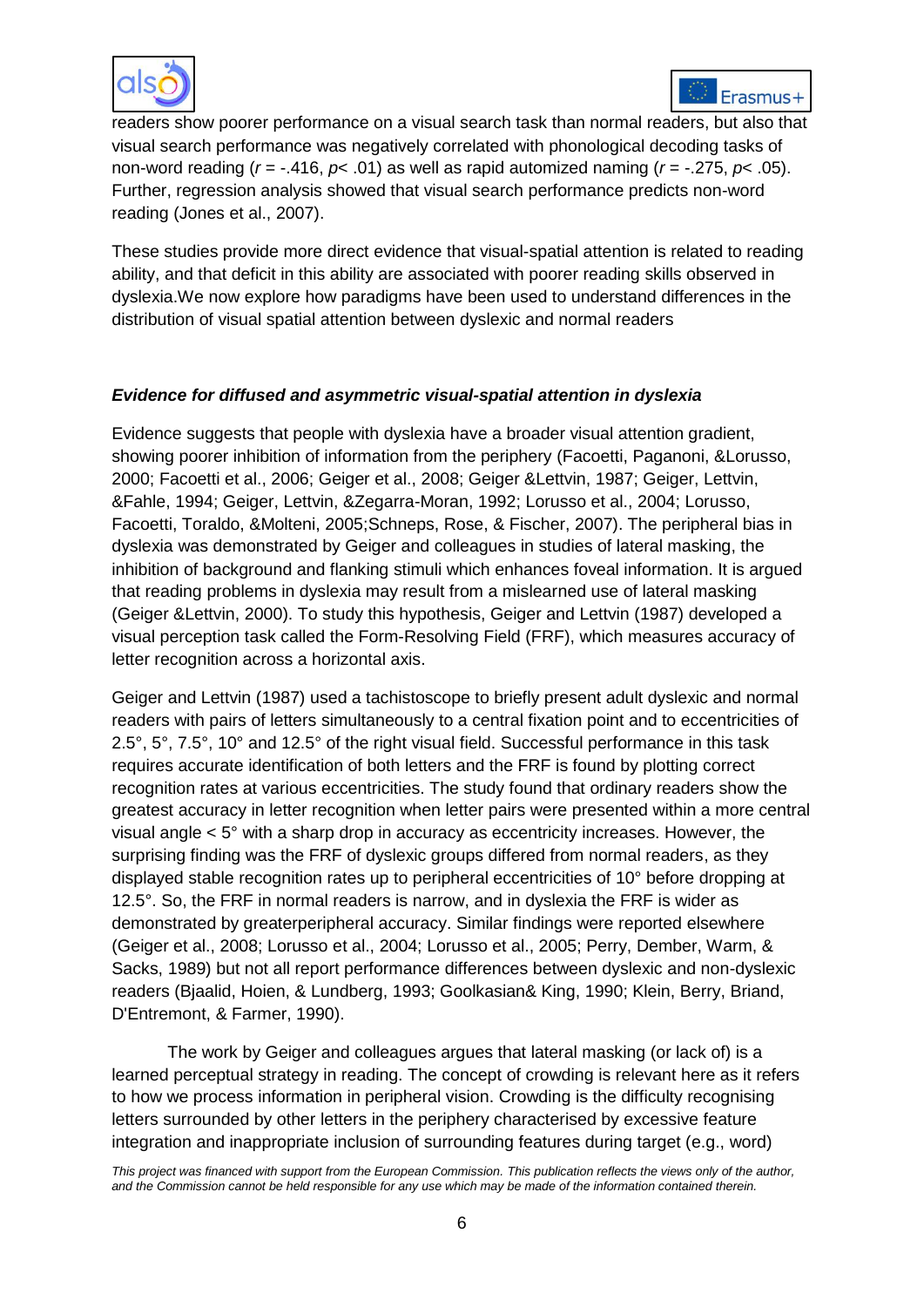



recognition. When we read, we have an uncrowded central window through which we can read, and a crowded peripheral window through which we cannot read. Reading is thus limited to the visual span of the central window, which is simply the number of characters that are not crowded (Pelli et al., 2007). Crowding effects are increased in dyslexia, and increased crowing is associated with slower letter processing in children (Spinelli, De Luca, Judica, &Zoccolotti, 2002) and poorer reading and spelling scores in adults with dyslexia (Moores, Cassim, & Talcott, 2011). Enhanced crowding effects may be the result of visualspatial attention deficits in dyslexia.

Facoetti et al. (2000) present evidence using visual attention measures that visual attentional resources are more diffused over the visual fields in dyslexia. There is also evidence that attention is not distributed equally across visual fields in dyslexia. Spatial cueing paradigms (Posner, 1980) demonstrate dyslexic asymmetry in covert spatial orientation across visual fields. Using a spatial cueing paradigm Facoetti, Turatto, Lorusso and Mascetti (2001) showed that dyslexic children show lack of inhibition of information in the right visual field when they are attending to the left visual field and tend to neglect information in the left visual field when attending to the right visual field. Similar findings are reported using flanker tasks (Facoetti&Turatto, 2000). Facoetti et al. (2006) show that asymmetry in the spatial cueing paradigm predicts impaired non-word reading in dyslexic children, which specifically links deficits in visual-spatial attention to dyslexia. In addition, the FRF is asymmetric in dyslexia (Geiger &Lettvin, 2000; Geiger et al., 1992; Lorusso et al., 2004; Lorusso et al., 2005) where recognition accuracy is higher in the peripheral field which corresponds to reading direction (cf. Geiger et al., 2008). Furthermore, Lorusso et al. (2004) also show that the wider more diffused gradient of visual attention does not differ according to dyslexia subtypes and therefore may be general to the dyslexic population. Attention shifting also appears sluggish in people with dyslexia. For example, dyslexic groups are shown to be slower than normal readers when processing stimuli presented to the left vs. right hemifield (Facoetti&Molteni, 2001). Others report attentional capture is sluggish over both visual fields in dyslexia (Facoetti, Lorusso, Cattaneo, Galli, &Molteni, 2005; Hari et al., 2001). The attention bias and sluggish attention may be intensified during reading. If attention is slow to disengage from previously fixated words the effects of crowding are thus exaggerating (Schneps et al., 2013b).

# *Visual-spatial interventions to improve reading in dyslexia*

Interventions reviewed here come in two forms. Some aim to train visual spatial attention mechanisms in dyslexic people to operate as those in normal readers. Others aim to modify text displays to provide an optimal fit the visual attention span of those with dyslexia. Some apply both methods as we shall see in the first example.

# *Attention training and crowding interventions*

Gieger and Lettvin (2000)argue that the differences in FRF are learned task dependent perceptual strategies that can be modified through training. Geiger et al. (1992) shows that

*This project was financed with support from the European Commission. This publication reflects the views only of the author, and the Commission cannot be held responsible for any use which may be made of the information contained therein.*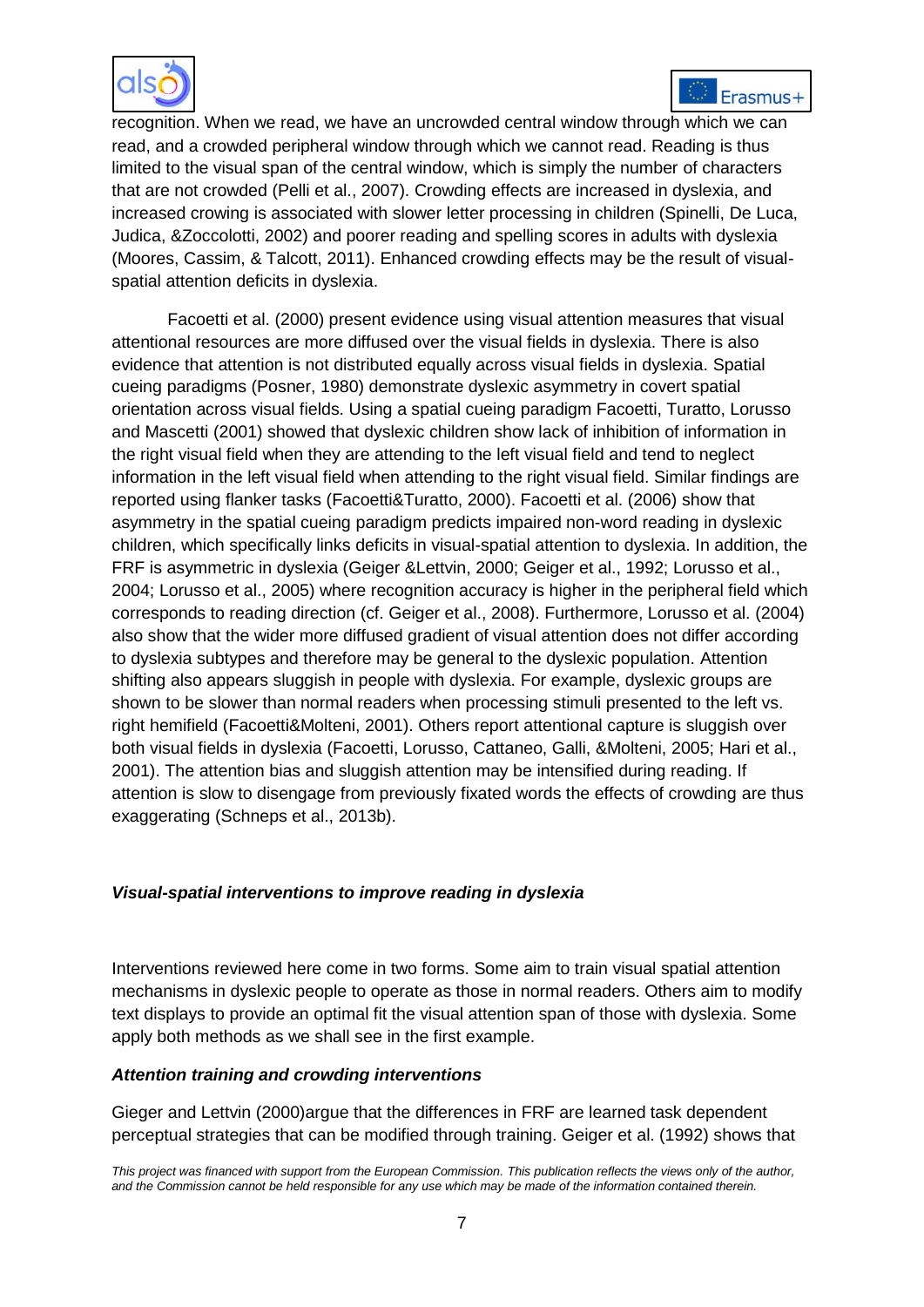



the FRF of severe adult dyslexics show little variation over time. However when adult dyslexics practice a new regime which emphasizes use of focussed attention, reading ability improves and the FRF narrows to that of normal readers (for a review, see Geiger &Lettvin, 2000; Geiger et al., 1994; Lorusso et al., 2005). The training regime by Geiger et al. (1992) aimed to teach dyslexic people to 1) mask text surrounding a word and to direct attention to the word to be read, 2) practice reading word by word, and 3) practice the recognition of word forms. The regime consisted of two complementary tasks. Participants were asked to complete small scale, hand-eye coordination tasks like drawing or painting for 1-2 hours a day. Following this, participants were asked to practice reading using a reading aid, a specially designed mask laid on text with a small window isolating single words to be read,for 1 hour a day. Participants could shift the window along lines of text, masking surrounding text and thusreducing crowding and allowing greater focus on single word reading. Daily practice for 4-6 months narrowed the FRF and improved reading ability dramatically in severe adult dyslexics (Geiger et al., 1992). In a controlled examination of the new reading strategy in dyslexic children aged approximately 11 years old, Geiger et al. (1994) found that dyslexic children also demonstrate narrowing of the FRF and improved reading ability and that the new regime was more effective than general remedial interventions.

The studies by Geiger and colleagues appear to offer an effective albeit time consuming remediation to reading difficulties experienced by people with dyslexia. However, the studies are now quite dated in regards to technology available today. More recent research has identified the value of e-readers in reading interventions, offering new ways of displaying texts better suited for the atypical neural functioning of those with dyslexia. Indeed, people with dyslexia are known to report how reading is easier on e-reading devices (Schneps et al., 2013a).

# *Optimising text displays using e-readers*

Schneps, O'Keeffe, Heffner-Wong, andSonnert (2010) argued that reformatting text into narrow columns in e-readers and presenting only a few words per line is better matched to the larger peripheral span of those with dyslexia. A study by Schneps et al. (2013b) looked at the role of e-readers in addressing problems associated with dyslexia, such as poor oculomotor control and deficits in visual-spatial attention span. They used eye tracking to monitor eye movements during reading in high school students with dyslexia whilst they used traditional texts or e-readers. More specifically, the authors were interested in the effects of attention on holding the device in the hand (HAND vs NO HAND), the effects of line width using devices of different size (IPOD vs IPAD), and effects of letter spacing in words (SPACED vs NORMAL). Overall, findings show that using a smaller device (IPOD) improved reading speed by 27%, reduced number of fixations by 11% and reduced regressive saccades by more than a factor of 2. All these improvements came at no cost to comprehension. However, the authors argue that the benefit of device size is entirely down to the device linewidth, since the IPOD displayed 2.19 words per line (12.7 characters) and the IPAD displayed 11.6 words per line (67.2 characters). Increased letter spacing improved comprehension in dyslexic readers, however dyslexic students with poor visual attention span (measured using a six letter global report task - number of letters correctly identified) incurred an oculomotor cost making more fixations which slowed their reading.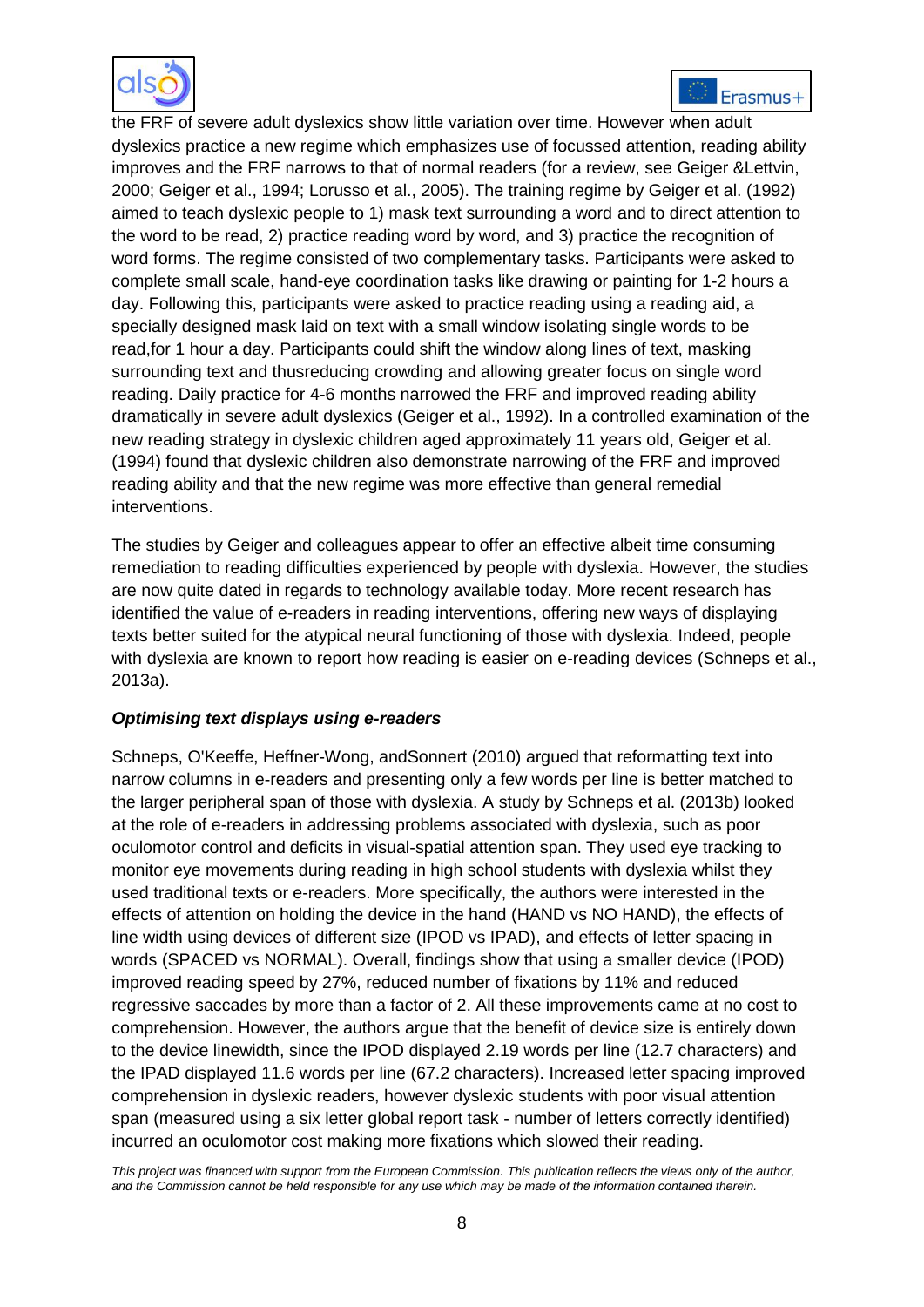



Another study by Schneps et al. (2013a) compared the speed and comprehensionof reading in high school students with dyslexia (n=103) who used either paper or an IPOD e-reader with modified short line text. They found that reading speed and comprehension was significantly improved in subset of dyslexic readers who read from IPOD with shorter lines. More specifically, those with phonological decoding or sight word reading deficits read faster on the IPOD, and those with visual attention span deficits as measured with using the global report task gained in comprehension.

Overall, the findings by Schneps and colleagues show that effective interventions are available with modern e-reader technology. Dyslexia is associated with poor oculomotor control, but e-readers with shorter lines of text and larger fonts reduce demands of fixation accuracy. Furthermore, because text scrolling is operated manually, the oculomotor demands for tracking gaze are reduced. Shorter lines also reduce crowding of surrounding text and helps inhibit text previously read. Thisfacilitates reading in with dyslexic people sluggish attention shifting and crowding problems by guiding attention to the uncrowded attention span using a narrower window of text (Schneps et al., 2013a; Schneps et al., 2013b).

# *Fun computer game interventions improve visual-spatial attention*

Playing action video games has a positive effect on visual-spatial attention. Green and Bavelier (2003) have found that people who play video games (VGP) outperform non video game players (NVGP), showing enhanced attentional resources and greater spatial distributions of attention. Other researchers have also demonstrated that VGP of all ages show enhanced visual spatial attention compared with NVGP (e.g., Dye, Green, & Bavelier, 2009). As video games may have positive effect on attention, Franceschini et al. (2013) explored the effects of video games on children with dyslexia, proposing that action game training should produce improvements in attention which manifest in improved reading abilities. Franceschini et al. (2013) measured pre-post attention and reading ability in Italian dyslexic children assigned to either action video game treatment condition (VGP; n=10) or non-action video game control condition (NVGP; n=10). Gaming took place for 12-hours over 9 days using mini-games in a commercial video game called "Rayman Raving Rabbids". The authors report that children assigned to the AVG treatment group had greatest improvements post-treatment showing faster general reading, pseudo-word reading and word test reading, without decrements in accuracy. In addition, scores in measures of focussed and distributed attention also increased in AVG groups post-treatment. Regression analysis revealed that the attentional enhancements accounted for ~50% of unique variance in reading improvements (R² = .48, *p* < .01). Franceschini et al. (2013) conclude that AVG training could thus be part of an effective low-resource-demanding early prevention program that could reduce the incidence of reading disorders. However, whilst speed of reading in the children improved following AVG treatment, comprehension was not assessed and so the there is no evidence that AVG actually helps dyslexic children comprehend and understand text (Bavelier, Green, & Seidenberg, 2013).

# *Visual Spatial Intervention Summary*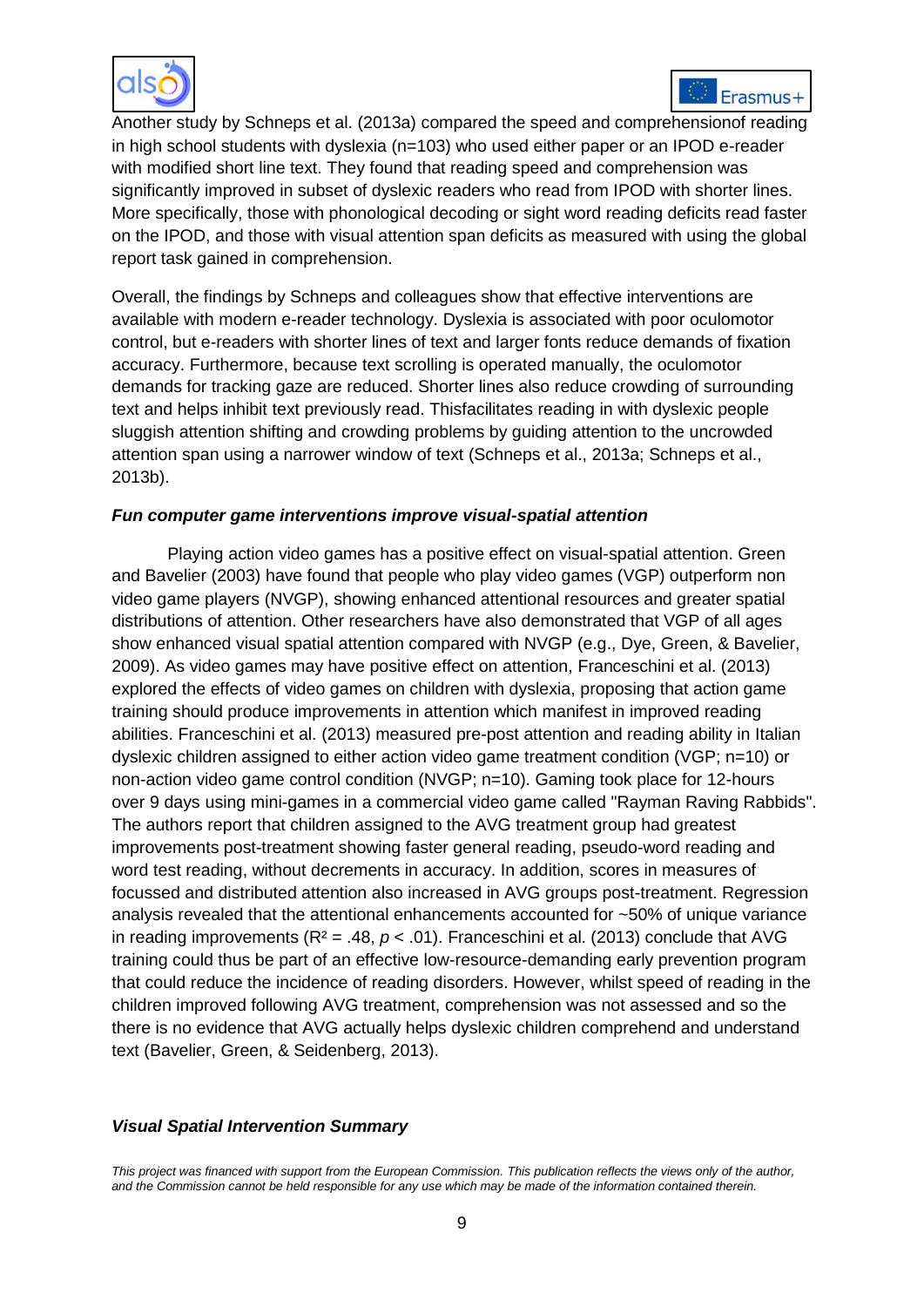



Interventions reviewed take form of attention training, modification of reading materials, or both. The work of Geiger and colleagues shows that a new reading strategy emphasising focused attention and modification of text to reduce crowding can improve reading ability in adults and children, albeit at a heavy investment of time and resources. The promising research by Schneps et al. (2013a) and Schneps et al. (2013b) show that manipulating texts on e-readers has value for improving reading speed and comprehension in people with dyslexia. Action gaming also may also provide valuable intervention for training attention systems. Whilst the action mini-games used in the Franceschini et al. (2013) emphasized visuo-motor control, precision aiming and precise motor action, divided attention and planning, a greater understanding how AVG treatment can improve reading will be useful for designing games for fun intervention for children and adults with dyslexia (Bavelier et al., 2013).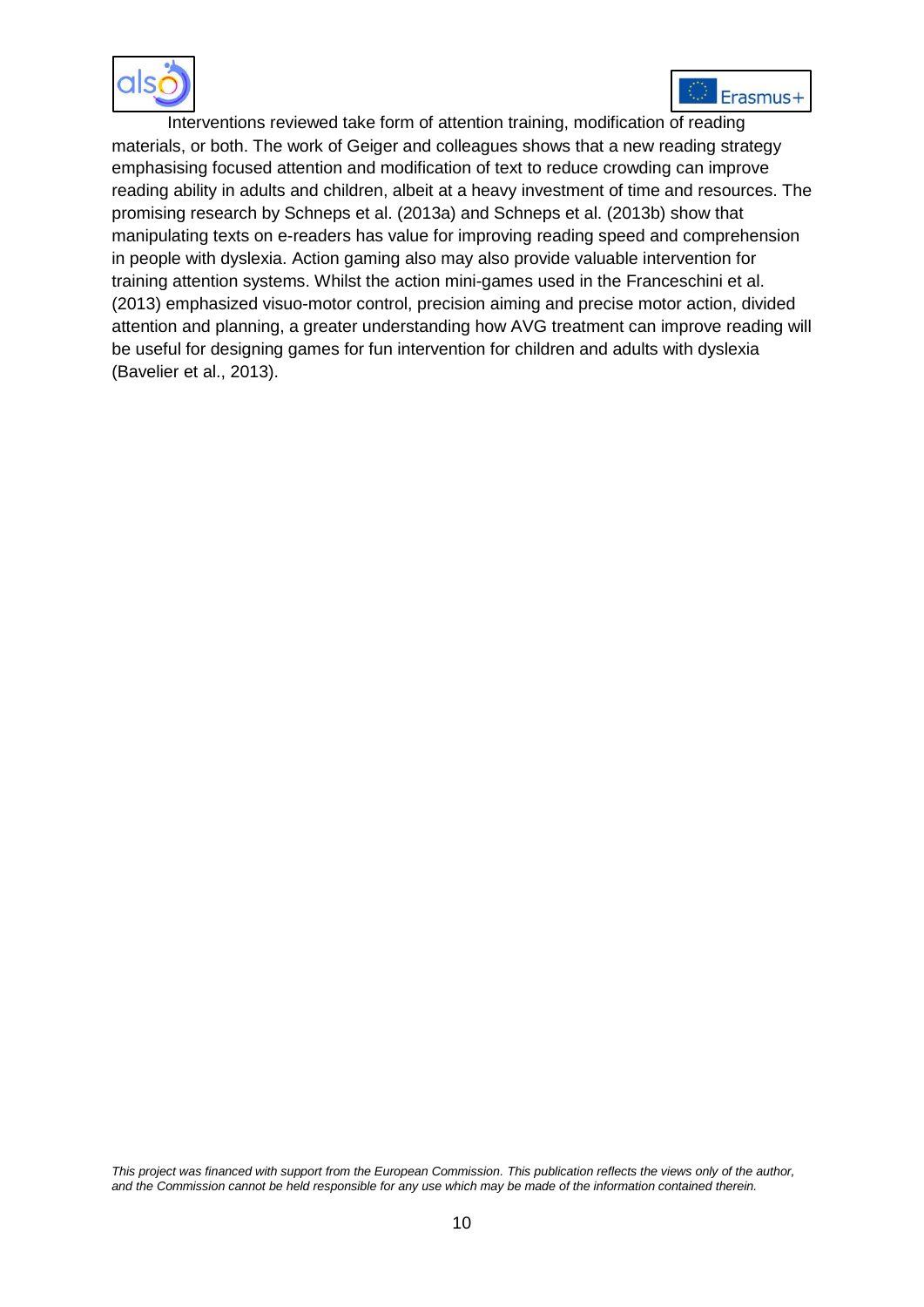



# **References**

Beaton, A. (2004). Dyslexia, reading and the brain: A sourcebook of psychological and biological research. Easy Sussex, UK: Psychology press.

Bjaalid, I. K., Hoien, T., & Lundberg, I. (1993). Letter identification and lateral masking in dyslexics and normal readers. Scandanavian Journal of Educational Research, 37, 151-161.

Casco, C., Tressoldi, P. E., &Dellantonio, A. (1998). Visual selective attention and reading efficiency are related in children. Cortex, 34, 531-546.

Castles, A., &Coltheart, M. (1993). Varieties of developmental dyslexia. Cognition, 47, 149- 180.

<span id="page-10-0"></span>Cogo-Moreira, H., Andriolo, R. B., Yazigi, L., Ploubidis, G. B., Brandao de Avila, C. R., & Mari, J. J. (2012). Music education for improving reading skills in children and adolescents with dyslexia. Cochrane Database Syst Rev, 8, CD009133. doi: 10.1002/14651858.CD009133.pub2

Dehaene, Stanislas, Felipe Pegado, Lucia W. Braga, Paulo Ventura, Gilberto NunesFilho, Antoinette Jobert, GhislaineDehaene-Lambertz, Régine Kolinsky, José Morais, and Laurent Cohen. 2010. "How Learning to Read Changes the Cortical Networks for Vision and Language.‖ Science 330 (6009): 1359–64. [doi:10.1126/science.1194140.](http://doi.org/10.1126/science.1194140)

Dynarski, M., R. Agodini, S. Heaviside, T. Novak, N. Carey, L. Campuzano, B. Means, et al. 2007Dynarski, M.; Agodini, R.; Heaviside, S.; Novak, T.; Carey, N.; Campuzano, L.; Means, B.; Murphy, R.; Penuel, W.; Javitz, H.; Emery, D.; Sussex, W. "Effectiveness of Reading and Mathematics Software Products: Findings from the First Student Cohort." U.S. Department of Education, Institute of Education Sciences.

Dye, M. W., Green, C. S., & Bavelier, D. (2009). The development of attention skills in action video game players. Neuropsychologia, 47, 1780-1789.

Facoetti, A., Lorusso, M. L., Cattaneo, C., Galli, R., & Molteni, M. (2005). Visual and auditory attentional capture are both sluggish in children with developmental dyslexia. ActaNeurobiologiaeExperimentalis, 65, 61-72.

Facoetti, A., &Molteni, M. (2001). The gradient of visual attention in developmental dyslexia. Neuropsychologia, 39, 352-357.

Facoetti, A., Paganoni, P., &Lorusso, M. L. (2000). The spatial distribution of visual attention in developmental dyslexia. Experimental Brain Research, 132, 531-538.

Facoetti, A., &Turatto, M. (2000). Asymmetrical visual fields distribution of attention in dyslexic children: a neuropsychological study. Neuroscience Letters, 290, 216-218.

*This project was financed with support from the European Commission. This publication reflects the views only of the author, and the Commission cannot be held responsible for any use which may be made of the information contained therein.*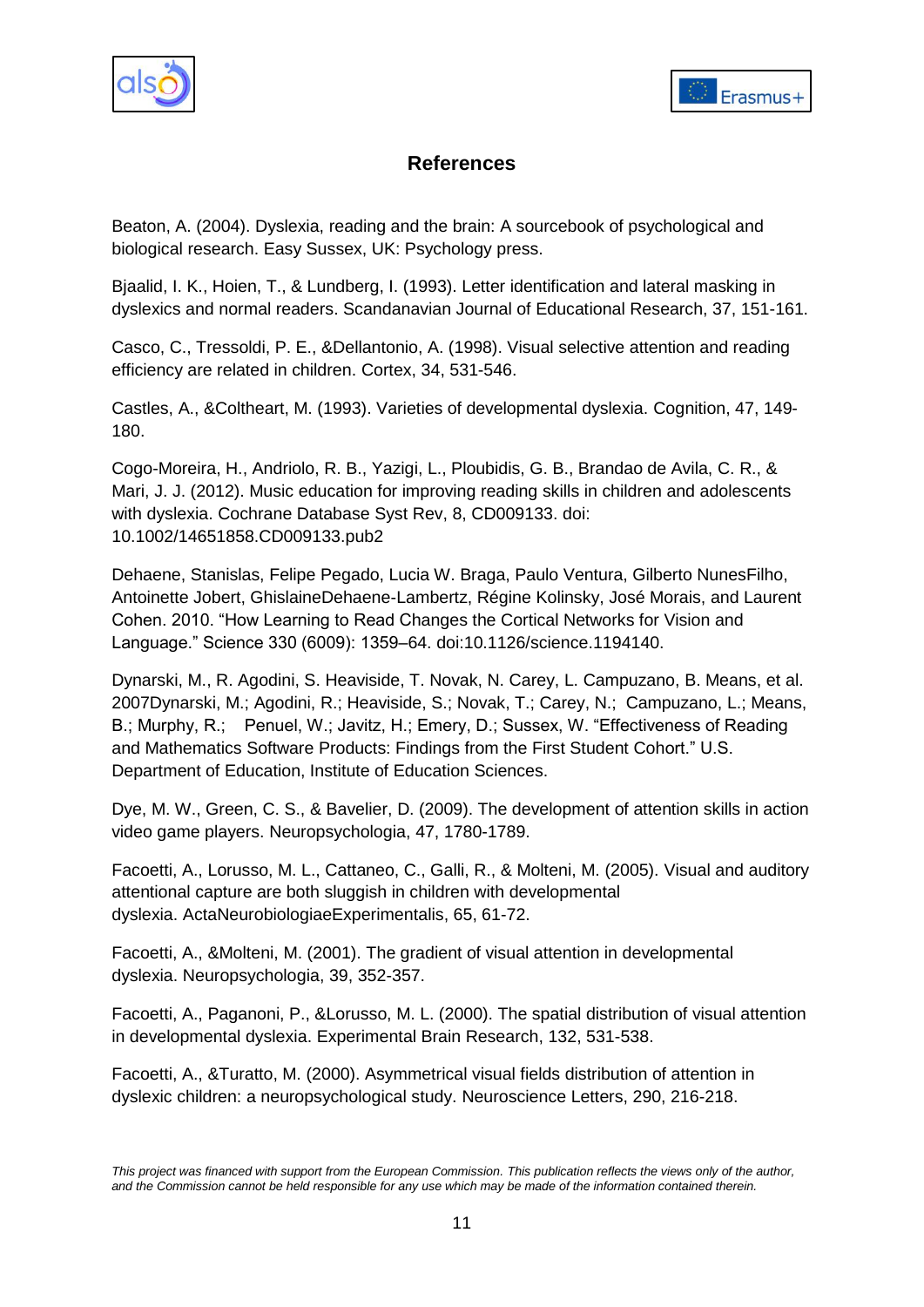



Facoetti, A., Turatto, M., Lorusso, M. L., & Mascetti, G. G. (2001). Orienting of visual attention in dyslexia: evidence for asymmetric hemispheric control of attention. Experimental Brain Research, 138, 46-53.

Facoetti, A., Zorzi, M., Cestnick, L., Lorusso, M. L., Molteni, M., Paganoni, P., ... &Mascetti, G. G. (2006). The relationship between visuo-spatial attention and nonword reading in developmental dyslexia. Cognitive Neuropsychology, 23, 841-855.

<span id="page-11-0"></span>Flaugnacco, E., Lopez, L., Terribili, C., Zoia, S., Buda, S., Tilli, S., Monasta, L., Montico, M., Sila, A., Ronfani, L., & Schon, D. (2014). Rhythm perception and production predict reading abilities in developmental dyslexia. Front Hum Neurosci, 8, 392. doi: 10.3389/fnhum.2014.00392

Franceschini, S., Gori, S., Ruffino, M., Viola, S., Molteni, M., & Facoetti, A. (2013). Action video games make dyslexic children read better. Current Biology, 23, 462-466.

Geiger, G. (2000). Developmental Dyslexia: a Different Perceptual Strategy and How to Learn a New Strategy for Reading. Child Development and Disabilities, 26, 73-89.

Geiger, G., Cattaneo, C., Galli, R., Pozzoli, U., Lorusso, M. L., Facoetti, A., &Molteni, M. (2008). Wide and diffuse perceptual modes characterize dyslexics in vision and audition. Perception, 37, 1745-1764.

Geiger, G., &Lettvin, J. Y. (1987). Peripheral vision in persons with dyslexia. New England Journal of Medicine, 316, 1238-1243.

Geiger, G., Lettvin, J. Y., &Fahle, M. (1994). Dyslexic children learn a new visual strategy for reading: a controlled experiment. Vision Research, 34, 1223-1233.

Geiger, G., Lettvin, J. Y., &Zegarra-Moran, O. (1992). Task-determined strategies of visual process. Cognitive Brain Research, 1, 39-52.

Goolkasian, P., & King, J. (1990). Letter identification and lateral masking in dyslexic and average readers. American Journal of Psychology, 103, 519-538.

<span id="page-11-1"></span>Goswami, U., Wang, H. L., Cruz, A., Fosker, T., Mead, N., & Huss, M. (2011). Languageuniversal sensory deficits in developmental dyslexia: English, Spanish, and Chinese. J Cogn Neurosci, 23(2), 325-337. doi: 10.1162/jocn.2010.21453

Green, C. S., & Bavelier, D. (2003). Action video game modifies visual selective attention. Nature, 423, 534-537.

Grill-Spector, K., &Malach, R. (2004). The human visual cortex. Annual Review of Neuroscience, 27, 649-677.

Hari, R., Renvall, H., &Tanskanen, T. (2001). Left minineglect in dyslexic adults. Brain, 124, 1373-1380.

Harris CM (2011) Oculomotor developmental pathology: an evo-devo perspective. In Oxford Handbook of Eye Movements eds. S Liversidege, I Gilchrist, S Everling Oxford University Press, Oxford. pp. 663-686.

*This project was financed with support from the European Commission. This publication reflects the views only of the author, and the Commission cannot be held responsible for any use which may be made of the information contained therein.*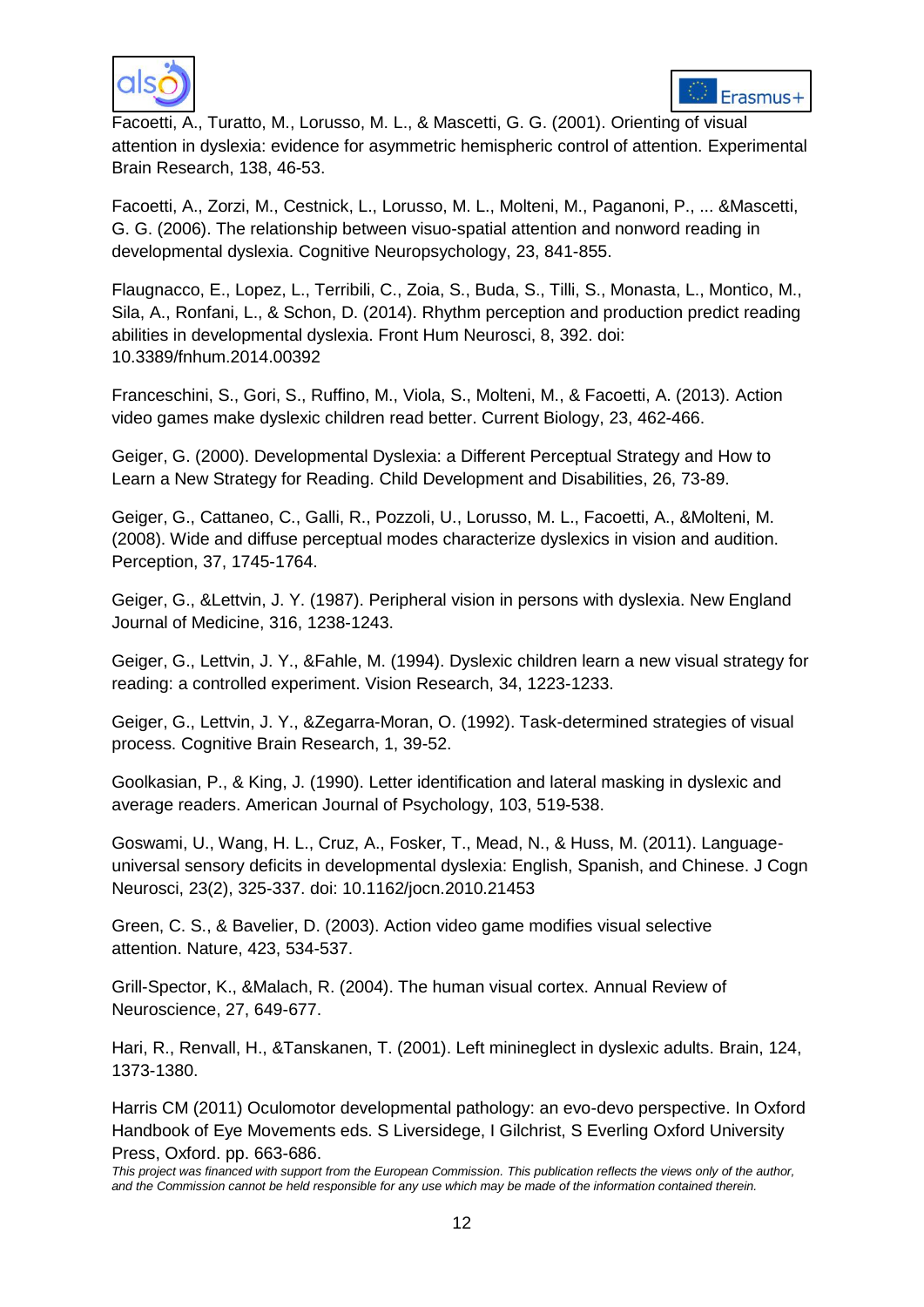



Helland, Turid, Tomas Tjus, MaritHovden, Sonja Ofte, and Mikael Heimann. (2011). Effects of Bottom-up and Top-down Intervention Principles in Emergent Literacy in Children at Risk of Developmental Dyslexia: A Longitudinal Study. J Learn Disabil. 44 (2): 105–22.

<span id="page-12-0"></span>Hornickel, J., & Kraus, N. (2013). Unstable representation of sound: a biological marker of dyslexia. J Neurosci, 33(8), 3500-3504. doi: 10.1523/JNEUROSCI.4205-12.2013

<span id="page-12-1"></span>Hornickel, J., Chandrasekaran, B., Zecker, S., & Kraus, N. (2011). Auditory brainstem measures predict reading and speech-in-noise perception in school-aged children. Behav Brain Res, 216(2), 597-605. doi: 10.1016/j.bbr.2010.08.051

<span id="page-12-2"></span>Kirschner, S., & Tomasello, M. (2009). Joint drumming: social context facilitates synchronization in preschool children. J Exp Child Psychol, 102(3), 299-314. doi: 10.1016/j.jecp.2008.07.005

Jones, M. W., Branigan, H. P., & Kelly, M. L. (2008). Visual deficits in developmental dyslexia: relationships between non‐linguistic visual tasks and their contribution to components of reading. Dyslexia, 14, 95-115.

Klein, R., Berry, G., Briand, K., D'Entremont, B., & Farmer, M. (1990). Letter identification declines with increasing retinal eccentricity at the same rate for normal and dyslexic readers. Perception and Psychophysics, 47, 601-606.

Lorusso, M. L., Facoetti, A., Pesenti, S., Cattaneo, C., Molteni, M., & Geiger, G. (2004). Wider recognition in peripheral vision common to different subtypes of dyslexia. Vision Research, 44, 2413-2424.

Lorusso, M. L., Facoetti, A., Toraldo, A., & Molteni, M. (2005). Tachistoscopic treatment of dyslexia changes the distribution of visual–spatial attention. Brain and Cognition, 57, 135- 142.

Lundberg, I., Frost J., and O.-P. Peterson. (1988). Effects of an Extensive Program for Stimulating Phonological Awareness in Preschool Children. Reading Research Quarterly 7 (2). Kluwer Academic Publishers: 171–88. [doi:10.1007/BF01027184.](http://doi.org/10.1007/BF01027184)

Lyon, G. R., Shaywitz, S. E., &Shaywitz, B. A. (2003). A definition of dyslexia. Annals of Dyslexia, 53, 1-14.

Mathes, PG., Carolyn A. Denton, Jack M. Fletcher, Jason L. Anthony, David J. Francis, and Christopher Schatschneider. (2005). The Effects of Theoretically Different Instruction and Student Characteristics on the Skills of Struggling Readers. Reading Research Quarterly 40 (2). Blackwell Publishing Ltd: 148–82. [doi:10.1598/RRQ.40.2.2.](http://doi.org/10.1598/RRQ.40.2.2)

Moores, E., Cassim, R., & Talcott, J. B. (2011). Adults with dyslexia exhibit large effects of crowding, increased dependence on cues, and detrimental effects of distractors in visual search tasks. Neuropsychologia, 49, 3881-3890.

*This project was financed with support from the European Commission. This publication reflects the views only of the author, and the Commission cannot be held responsible for any use which may be made of the information contained therein.*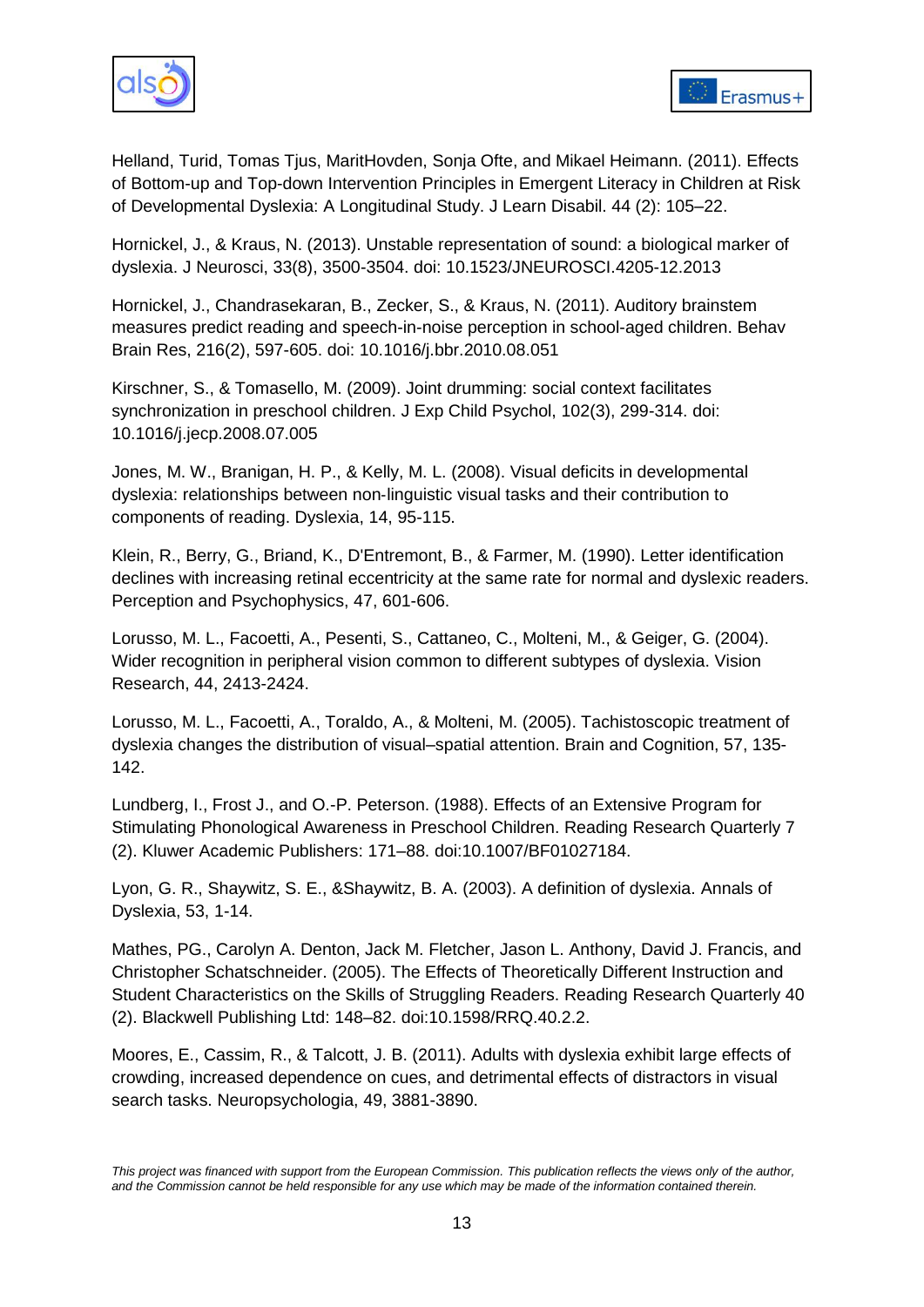



Nicolson, Roderick I, Angela J Fawcett, and Paul Dean (2001). "Developmental Dyslexia: The Cerebellar Deficit Hypothesis." Trends in Neurosciences 24 (9): 508-11. [doi:http://dx.doi.org/10.1016/S0166-2236\(00\)01896-8.](http://doi.org/http:/dx.doi.org/10.1016/S0166-2236(00)01896-8)

Olson, Richard K, Barbara Wise, Jerry Ring, and Mina Johnson. (1997). Computer-Based Remedial Training in Phoneme Awareness and Phonological Decoding: Effects on the Posttraining Development of Word Recognition. Scientific Studies of Reading 1 (3). Taylor & Francis: 235–53.

Olulade, Olumide A., Eileen M. Napoliello, and Guinevere F. Eden. (2013.) Abnormal Visual Motion Processing Is Not a Cause of Dyslexia." Neuron 79 (1): 180-90. [doi:http://dx.doi.org/10.1016/j.neuron.2013.05.002.](http://doi.org/http:/dx.doi.org/10.1016/j.neuron.2013.05.002)

<span id="page-13-0"></span>Patel, A. D. (2011). Why would Musical Training Benefit the Neural Encoding of Speech? The OPERA Hypothesis. Front Psychol, 2, 142. doi: 10.3389/fpsyg.2011.00142

Pelli, D. G., Tillman, K. A., Freeman, J., Su, M., Berger, T. D., &Majaj, N. J. (2007). Crowding and eccentricity determine reading rate. Journal of Vision, 7, 20.

Perry, A. R., Dember, W. N., Warm, J. S., & Sacks, J. G. (1989). Letter identification in normal and dyslexic readers: a verification. Bulletin of the Psychonomic Society, 27, 445-448.

Posner, M. I. (1980). Orienting of attention. Quarterly Journal of Experimental Psychology, 32, 3-25.

Ramus, F. (2003). Developmental dyslexia: specific phonological deficit or general sensorimotor dysfunction? Current Opinion in Neurobiology, 13, 212-218.

Ramus, Franck. 2003. "Developmental Dyslexia: Specific Phonological Deficit or General Sensorimotor Dysfunction?" Current Opinion in Neurobiology 13 (2): 212-18. [doi:http://dx.doi.org/10.1016/S0959-4388\(03\)00035-7.](http://doi.org/http:/dx.doi.org/10.1016/S0959-4388(03)00035-7)

Ramus, F., Rosen, S., Dakin, S. C., Day, B. L., Castellote, J. M., White, S., & Frith, U. (2003). Theories of developmental dyslexia: insights from a multiple case study of dyslexic adults. Brain, 126, 841-865.

Schneps, M. H., O'Keeffe, J. K., Heffner-Wong, A., & Sonnert, G. (2010). Using technology to support STEM reading. Journal of Special Education Technology, 25, 21.

Schneps, M. H., Rose, L. T., & Fischer, K. W. (2007). Visual learning and the brain: Implications for dyslexia. Mind, Brain, and Education, 1, 128-139.

Schneps, M. H., Thomson, J. M., Chen, C., Sonnert, G., &Pomplun, M. (2013a). E-readers are more effective than paper for some with dyslexia. PloS One, 8, e75634.

Schneps, M. H., Thomson, J. M., Sonnert, G., Pomplun, M., Chen, C., & Heffner-Wong, A. (2013b). Shorter lines facilitate reading in those who struggle. PloS One, 8(8), e71161.

Sireteanu, R., Goebel, C., Goertz, R., Werner, I., Nalewajko, M., &Thiel, A. (2008). Impaired serial visual search in children with developmental dyslexia. Annals of the New York Academy of Sciences, 1145, 199-211.

*This project was financed with support from the European Commission. This publication reflects the views only of the author, and the Commission cannot be held responsible for any use which may be made of the information contained therein.*